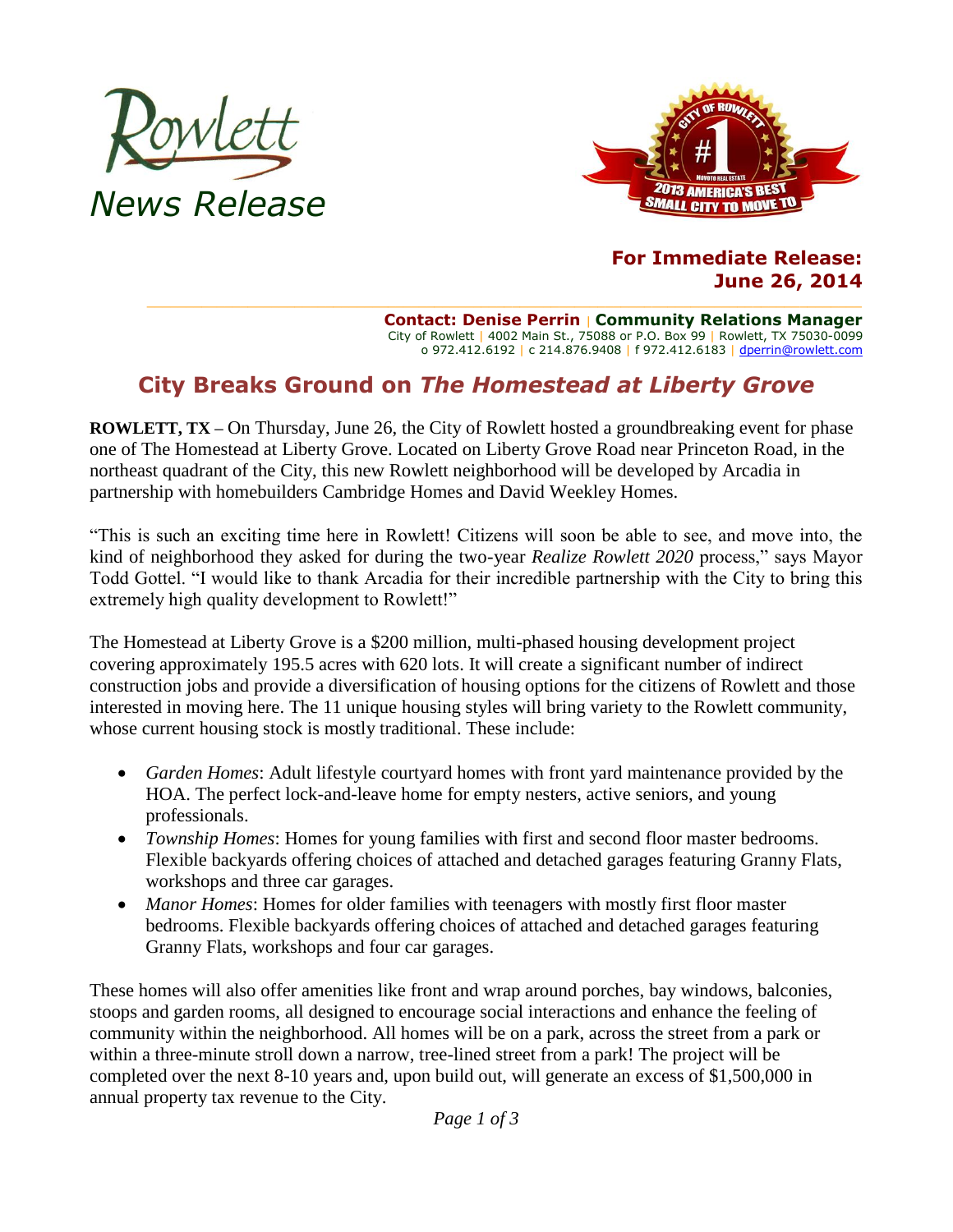### *Page 2 of 3*

The Homestead at Liberty Grove is the first "New Neighborhood" project to be developed under the City's Form-Based Codes. In keeping with these standards, The Homestead at Liberty Grove will bring a focus on the building types and orientation to create a more pedestrian-friendly community, which will also be interspersed with both active and passive public open spaces. The "New Neighborhood" standards, although predominantly single family housing-oriented, are intended to provide a mix of housing options.

"Great neighborhoods feature a variety of architectural styles," says developer Arcadia's Bill Gietema. "I believe that finding a home that fits your taste is as important as finding one that fits your needs."

#### *About the Developer*:

Arcadia Realty Corporation, founded in 1990, is a Dallas-based company specializing in the development of mixed-use, master-planned communities. In 1995, Arcadia expanded its activities to include the development of New Urban mixed-use communities. Examples include:

- Homestead Carrollton, TX
- Hometown North Richland Hills, TX
- Capella Park– Dallas, TX
- Cambridge Gate Dallas, TX

Since its inception, Arcadia has developed more than 40 residential and mixed-use communities in DFW, Austin and San Antonio. Arcadia has experienced excellent financial results in all of its ventures and has developed a strong reputation among its lenders and investors.

### *About the Builders*:

David Weekley Homes, founded in 1976, is headquartered in Houston and operates in 18 cities across the United States. David Weekley Homes was the first builder in the United States to be awarded the Triple Crown of American Home Building, an honor that includes "America's Best Builder," "National Housing Quality Award" and two-time recipient of "National Builder of the Year." Weekley has also appeared eight times on FORTUNE magazine's "100 Best Companies to Work For®" list. Since inception, David Weekley Homes has closed more than 75,000 homes.

Cambridge Homes is a ten-time consecutive winner of the D Home "Best Builder" Award. Founded twenty years ago, and currently building in over ten North Texas communities, Cambridge Homes has earned an enviable reputation as the leading builder of luxury patio homes for discerning adults seeking an active, low-maintenance lifestyle. Cambridge now offers a diverse portfolio of communities, ranging from the family friendly Hardin Lake community in McKinney to ultra-modern duplexes in the M-Streets of Dallas to elegant patio homes in Coppell's Red Hawk Community. The competent and caring professionals who comprise the Cambridge Homes family are committed to exceptionally high standards of design, construction, and customer service.